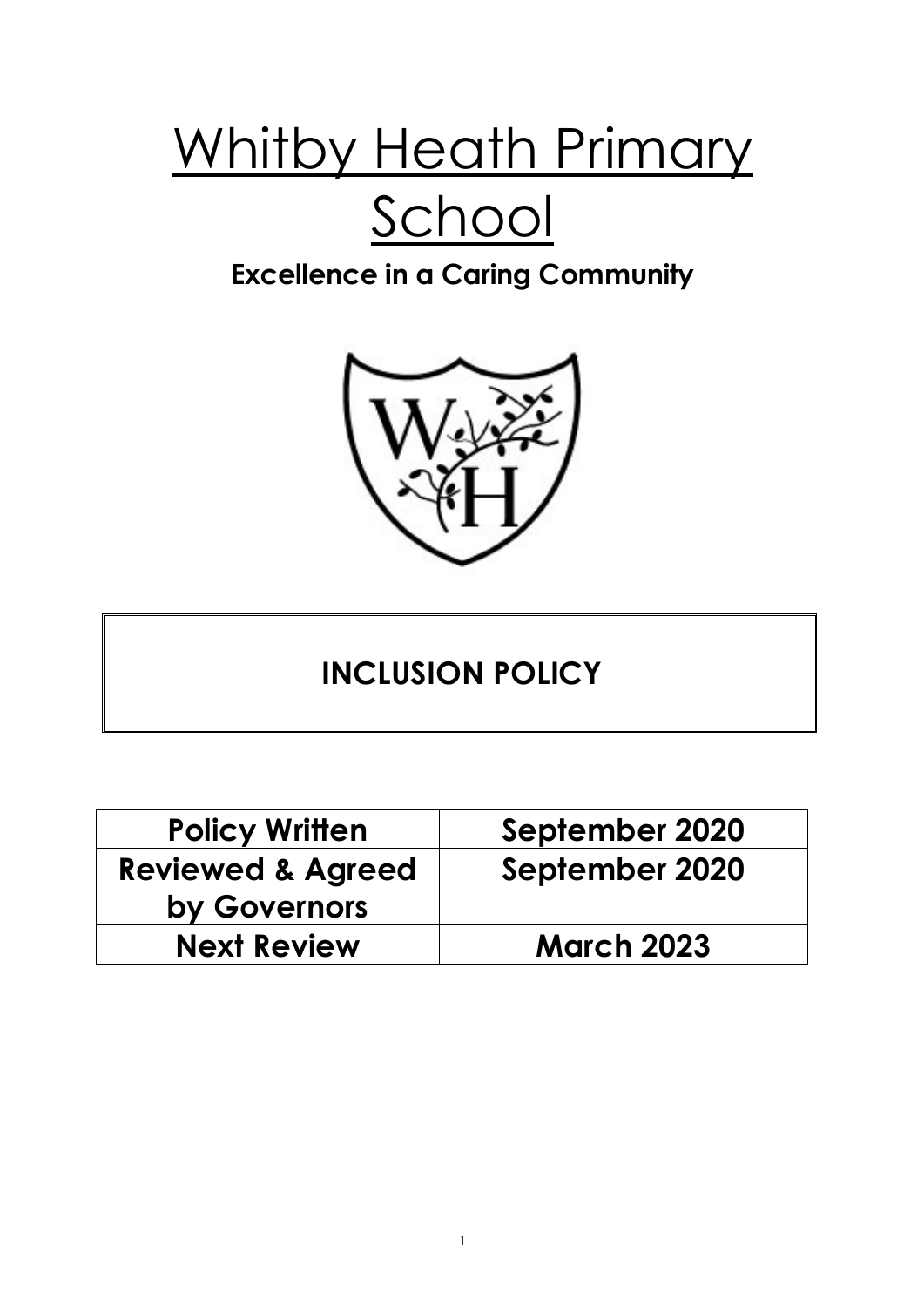#### **Introduction**

At Whitby Heath Primary School we value the individuality of all of the children in our care. We are committed to giving all of our children every opportunity to achieve the highest of standards. We do this by taking account of pupils' varied life experiences and needs. We offer a broad and balanced curriculum and have high expectations for all children. The achievements, attitudes and well-being of all our children matter. This policy helps to ensure that this school promotes the individuality of all our children, irrespective of ethnicity, attainment, age, disability, gender or background.

Inclusion is ensuring equality of learning opportunities for all children and young people. It is a process of identifying, understanding and breaking down barriers to participation. Inclusion is about considering how pupils are helped to learn, achieve and participate fully in the life of the school. Inclusion does not mean that all learners necessarily learn the same way or together, but that practices are adapted to take account of all learners' individual needs.

#### **Aims and objectives**

As defined in the Report of the Teaching and Learning in 2020 Review Group: "Put simply personalised learning and teaching means taking a highly structured and responsive approach to each child's and young person's learning, in order that all are able to progress, achieve and participate."

At Whitby Heath we are an educationally inclusive school, in which the teaching and learning, achievements, attitudes and well-being of every young person matter. We are committed to providing an appropriate and high quality education to each child. We believe that all children, including those identified as having special educational needs and / or disability are entitled to a broad and balanced academic and social curriculum, which is accessible to them, and to be fully included in all aspects of school life. We believe that all children should be equally valued in school. We strive to eliminate prejudice and discrimination, and to develop an environment where all children can flourish and feel safe.

We recognise that pupils learn at different rates and that there are many factors which can influence achievement, including ability, emotional state, age and maturity. We believe that many pupils, at some time in their school career, may experience difficulties which affect their learning, and we recognise that these may be long or short term.

We actively seek to remove the barriers to learning and participation that can hinder or exclude individual pupils, or groups of pupils. This means that equality of opportunity must be a reality for our children. We make this a reality through the attention we pay to the different groups of children who may be represented within our school:

- Girls and boys;
- Minority ethnic and faith groups;
- Children who need support to learn English as an additional language;
- Children with special educational needs:
- Children who are at risk of disaffection or exclusion.

The National Curriculum is our starting point for planning a curriculum that meets the specific needs of individuals and groups of children. We meet these needs through;

- Setting suitable learning challenges;
- Responding to children's diverse learning needs;
- Overcoming potential barriers to learning and assessment for individuals and groups of pupils;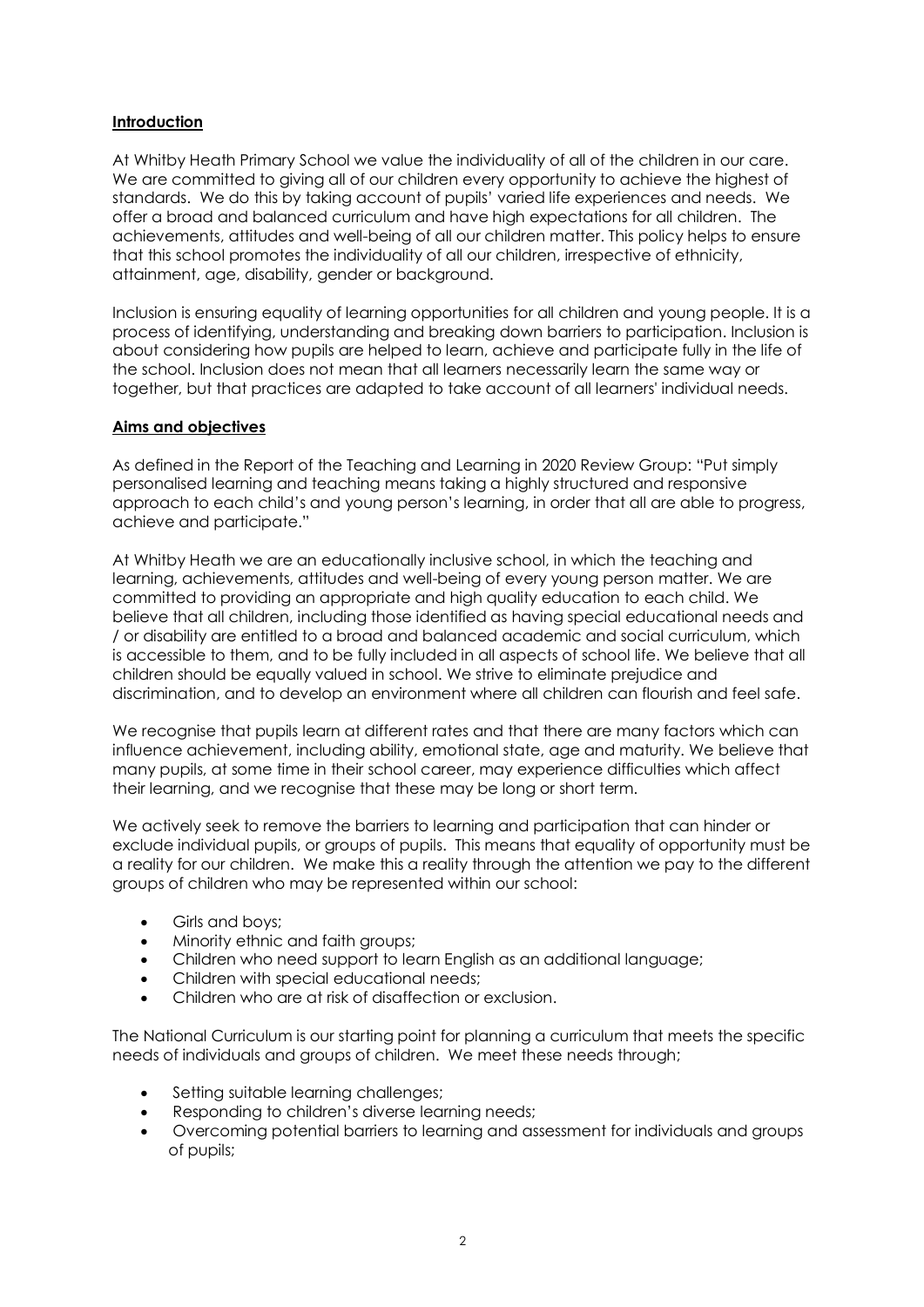• Providing other curricular opportunities outside the National Curriculum to meet the needs of individuals or groups of children.

We aim to give all our children the opportunity to succeed and reach the highest level of personal achievement. We analyse the attainment of different groups of pupils to ensure that all pupils are achieving as much as they can. We also make ongoing assessments of each child's progress. Teachers use this information when planning their lessons. It enables them to take into account the abilities of all their children. For some children, we use the programmes of study from earlier key stages.

When the attainment of a child falls significantly below the expected level, teachers enable the children to succeed by planning work that is in line with that child's individual needs. Where the attainment of a child significantly exceeds the expected level of attainment, teachers extend the breadth of work within the area or areas for which the children shows particular aptitude.

Teachers ensure that all children:

- Feel secure and know that their contributions are valued:
- Appreciate and value the differences they see in others;
- Take responsibility for their own actions;
- Are taught in groupings that allow them all to experience success:
- Use materials that reflect a range of social and cultural backgrounds;
- Have a common curriculum experience that allows for a range of different learning styles;
- Have challenging targets that enable them to succeed;
- Participate fully, regardless of disabilities or medical needs.

#### **Equality**

Whitby Heath Primary School aspire to encourage all children to have high aspirations about their learning and potential achievement. The school track and monitor the progress of each pupil, to identify needs as they arise and to provide support as early as possible. Pupils' attainment and progress is also monitored by gender, special educational need and disadvantaged pupils

The school raise awareness, tolerance and understanding of others' beliefs, cultures or lives through the curriculum, in particular through PSHE and RE to ensure that all pupils perceived positively by all members of the school community, and that SEND and inclusive provision is positively valued and accessed by staff and parents/ carers. In PSHE we teach our children to recognise how hurtful it can be to be excluded from a group situation and to realise the nature and consequences of discrimination, prejudice or harassment and how to respond to it.

The curriculum offer encompasses equality as Whitby Heath aim to provide full access to the curriculum through differentiated planning by class teachers, SENCO, and support staff as appropriate. Teaching methods and styles take account of the needs of pupils from different groups and encourage positive attitudes to both sexes, all races and disabilities. Staff work in such ways as to avoid the isolation of the children they are supporting, and to encourage peer tutoring and collaborative learning, encouraging children to support each other and appreciate each other's achievements no matter what their starting point.

Whitby Heath are focused on securing high standards of attainment for all pupils, ensuring that pupils are treated with respect and supported to achieve their full potential. The school's tracking systems enable us to evaluate progress of different groups and to tackle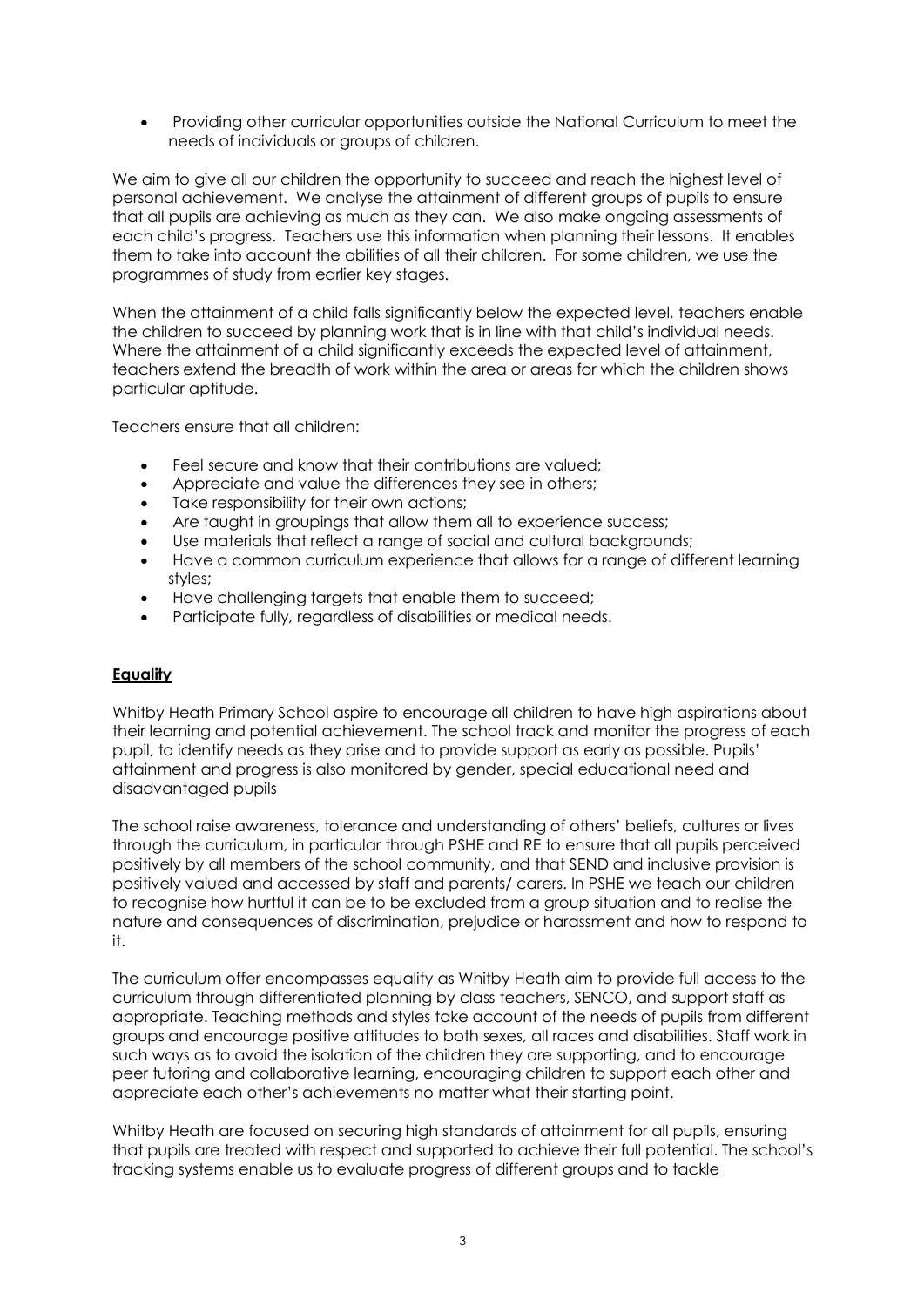underperformance by any particular group which is typically linked to those children on pupil premium.

Teachers are familiar with the equal opportunities legislation covering race, gender and disability.

#### **Accessibility**

Whitby Heath Primary School aims to cater for the full ability range and the presence or absence of a special need is not a factor in the selection of pupils from its catchment area, unless it is felt by agreement with the parents and professionals involved that alternative arrangements would be more suitable.

School buildings are on one level and accessible by ramps. The building has disabled toilet facilities. The school has a number of staff qualified in First Aid and are able to administer medication with signed parental consent. When trips and residential are scheduled they are planned in advance and staff ensure they are accessible by all.

In regards to equality of access to information; we adapt printed materials so that children with literacy difficulties can access them, or ensure access by pairing children/peer support/extra adult support. In addition, we also provide alternatives to paper and pencil recording where appropriate, or provide access through peer/extra adult scribing. We are fortunate enough to have access to ICT facilities as a recording tool.

#### **SEN Identification. Assessment and Record keeping**

#### **Identification**

Our School recognises the significance of early identification of pupils with Special/EAL needs and works closely with parents and professionals already involved with pupils on entry to school. Identification is supported by a number of strategies both formal and informal. All teachers are responsible for identifying pupils with SEN and, in collaboration with the SENCO, will ensure that those pupils requiring different or additional support are identified at an early stage. Parents are fully involved during the process.

Teachers respond to children's needs by:

- monitoring the progress of pupils in the 4 broad areas specified in the SEND code of practice - communication and interaction, cognition and learning, behaviour, social emotional and mental health difficulties and sensory and/or physical disability
- planning to develop children's understanding through multi-sensory learning opportunities
- helping children to manage their behaviour and to take part in learning effectively and safely
- supporting individuals to manage their emotions, particularly trauma or stress, and to take part in learning.

#### **Assessment**

The assessment procedure is generally initiated by the class teacher and the SENCo who continually monitor and assess pupil's progress through a regular cycle of plan assess, plan, do and review. Formal assessments may also be administered by outside agencies supporting the child including educational psychologists, speech and language therapists, the autism team and specialist leaders of education.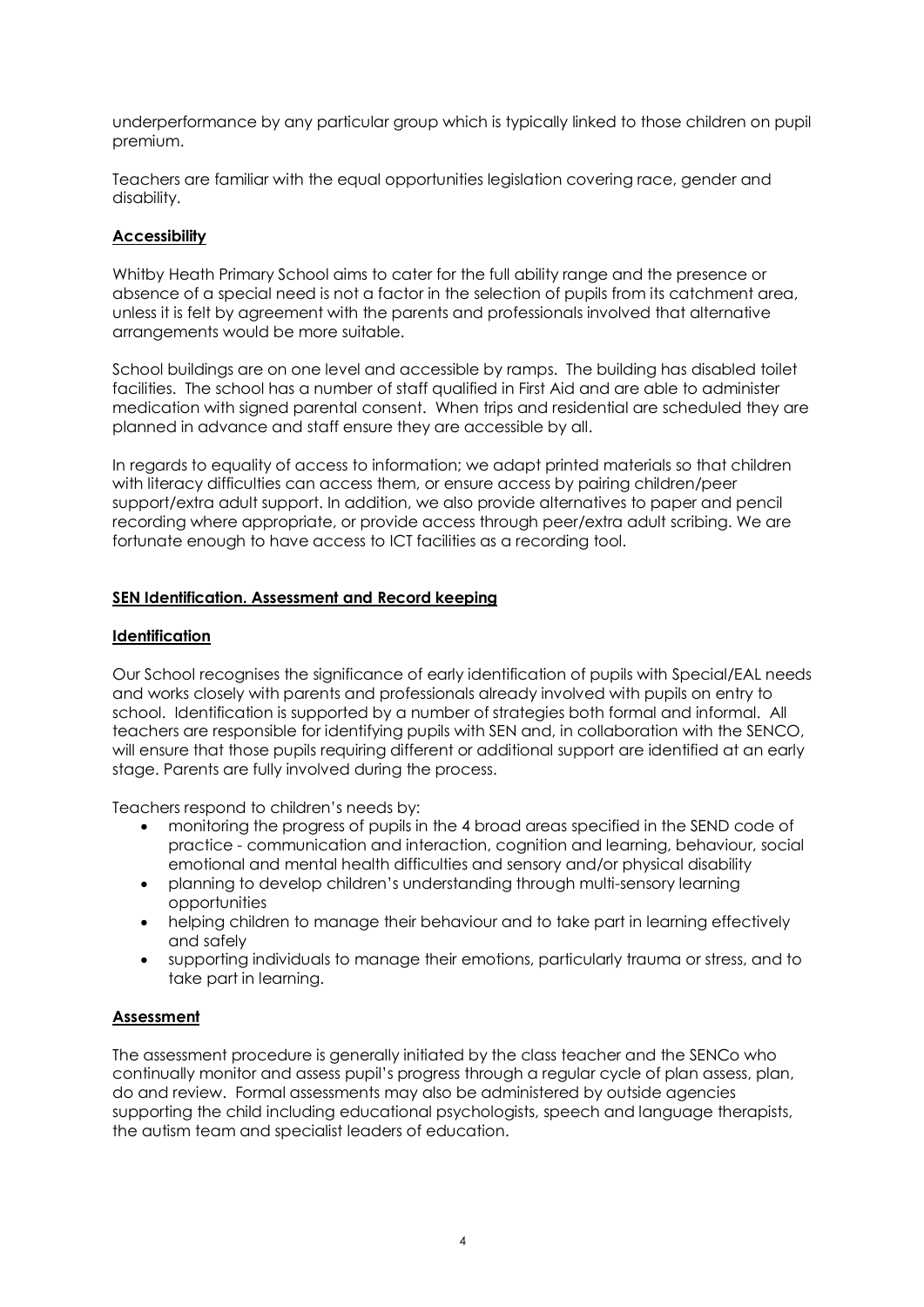The role of the SENCO is to support and advise colleagues regarding suitable interventions and approaches through a graduated response. The SENCO also works closely with the Head teacher to discuss the additional provisions for pupils with special educational needs which includes the deployment of additional adults across the school.

#### **Element 3 'Top Up' funding**

The school will request Element 3 'Top Up' /EHCP funding from the LEA when, despite an individualised programme of sustained intervention within school based category of SEN Support, using our element 2 funding, the child remains a significant cause for concern. A period of two cycles of assess, plan, do and review are put in place which is typically across two terms. A new single assessment process and 'Education, Health and Care Plan' from birth to 25, has replaced the statutory SEN assessment and statement process previously in place. The EHC Plan will provide the same statutory protection to parents as the statement of SEN. A Statutory assessment might also be requested by a parent or outside agency.

Pupil's progress will be tracked at a number of levels by:

- The class teacher/TA responsible for the delivery and monitoring of IEP's;
- Termly reviews of the IEP by the class teacher.
- Completion Pupil Profile.
- Regular meetings between the SENCO and the Head teacher.
- Annual Top Up Funding / EHC Plan Reviews
- Annual audits of need.
- Use of school's tracking and monitoring process conducted half termly.

We support children in a manner that acknowledges their entitlement to access the same learning experiences that their peers enjoy. Wherever possible, we try to avoid withdrawing children from the classroom situation. There are times though when, to maximise learning, we ask the children to work in small groups or 1:1 outside the classroom.

#### **Success Criteria**

Each child's needs may change over time. This policy, along with the SEN policy, ensures that curriculum planning and assessment for children with special educational needs takes into account of the type and extent of the difficulty experienced by the child at any given time.

A pupil's success can be measured by:

- Their completion of IEP targets.
- Progress up through the 'P Levels'/Pivats
- Movement up through the EAL steps/stages.
- A reduction in the quantity of support required in order to continue progressing.
- Achieving their National Curriculum targets.
- Achieving or over achieving their targets.

Whitby Heath annually analyse the data on the percentage of pupils with very low attainment at the end of their key stage, compared to the percentage in similar schools. We use this analysis to help us review and plan our school development plan for the following academic year. The SENCO keeps the governing body and SLT updated as to the numbers of pupils receiving special educational provision and the number of pupils with Top Up funding or Education Health Care Plans.

#### **Record Keeping**

The SENCO, Head teacher and learning mentor holds and updates SEN, pupil premium and EAL registers. The class teachers and the SENCO are responsible for the completion of all